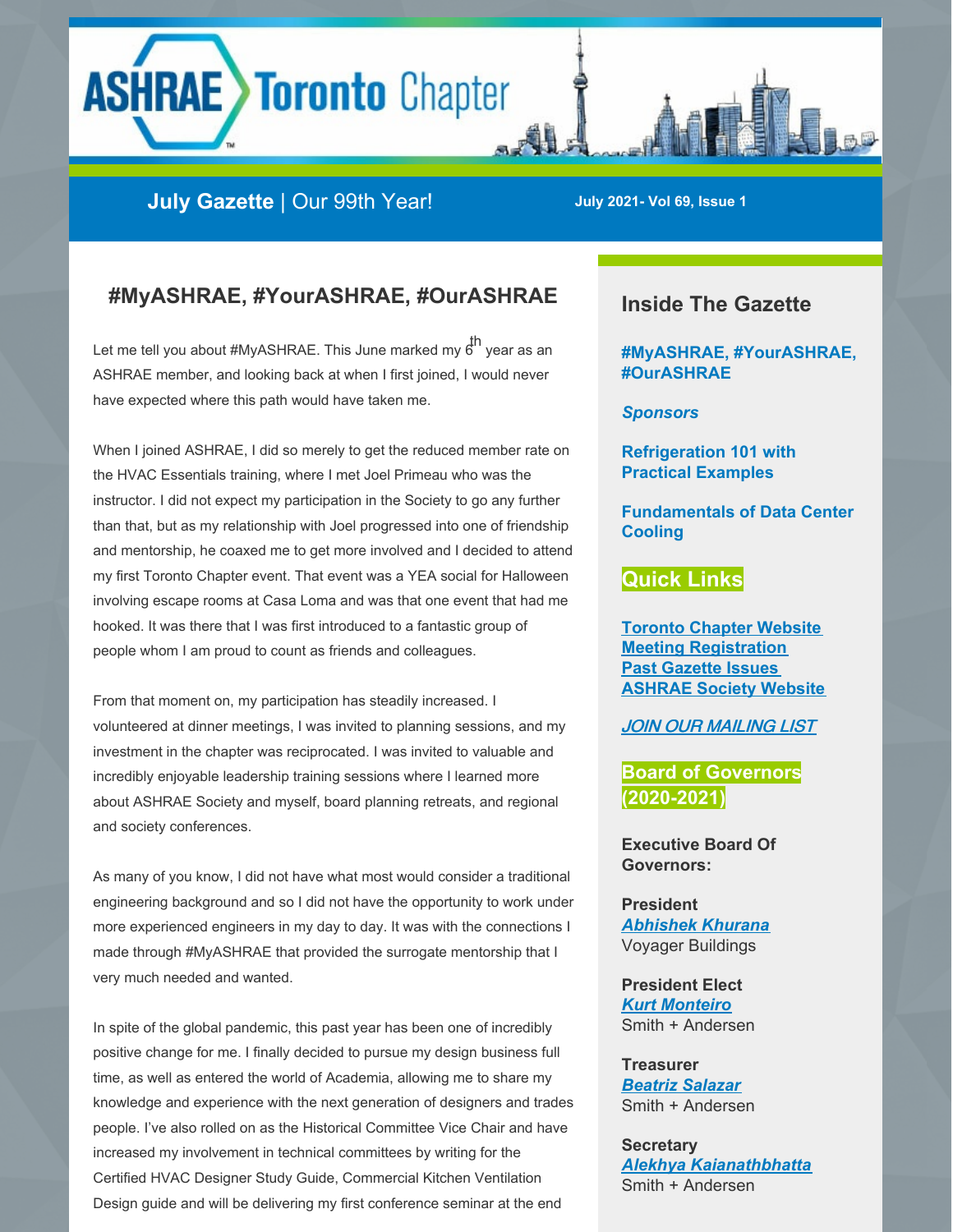of June.

#MyASHRAE has been incredibly demanding, yet equally rewarding. Without it I do not believe I would be where I am professionally and personally, and I wish the same for many out there who could also receive the same benefit. As a Student Branch Advisor, I take the time to try to introduce a new batch of students to the ASHRAE family and hope that they get the same out of it that I did.

How about you? Tell me #YourASHRAE story! What have you gotten out of your membership with ASHRAE? What have you put into it? Who have you introduced to the society, or mentored in it? I would like to hear about how ASHRAE has benefited you, and how you have helped contribute to the chapter, region, or society. As a grassroots organization, it's up to each and every one of us to make #OurASHRAE a success!

Niss Feiner, C.Tech, CHD – Toronto Chapter Governor Delta-T Designs Inc. *[niss@deltatdesigns.ca](mailto:niss@deltatdesigns.ca)*

**Past President** *Brendan [McDermott](mailto:mcdermott.bcb@gmail.com)* DMA Systems

**Board of Governors:**

*[Michael](mailto:mikegenin@gmail.com) Genin* Advance Industrial Refrigeration (AIR)

[Peter](mailto:Peter.Turk@victaulic.com) Turk Victaulic

*Anne Marie [Bundgard](mailto:abundgard@engineered-comfort.ca)*

(Gazette Chair) Engineered-Comfort

*Niss [Feiner](mailto:niss@deltatdesigns.ca)* Delta-T Designs

*Dragos [Paraschiv](mailto:Dragos.Paraschiv@humber.ca)* Humber College

*[Badri](mailto:baedri@yahoo.com) Patel* (Chapter Technology Transfer) Johnson Controls

*David [Sinclair](mailto:david.sinclair@hidi.com)* The HIDI Group

*Kajen [Singham](mailto:kajen777@gmail.com)* S+A Footprint

*Chris [Fudge](mailto:cfudge@gpainc.ca)* GPA Inc.

# **Donors And Sponsors**

# **ASHRAE Toronto Chapter thanks the following companies for their support of the Gazette!**

Tim Muldoon, P Eng, LEED AP **Toronto Office Manager** 

tim.muldoon@spx.com T +1905 607 6446 x3 M +1 416 346 9541

SPX Cooling Technologies, Inc. 2425 Matheson Blvd., E., Suite 800 Mississauga, Ontario L4W 5K4, Canada www.spxcooling.com



**MARLEY** 28



Brendan@DMA-Systems.ca www.DMA-Systems.ca

251 Queen Street South #117 Mississauga ON L5M 1L7

T: 647-648-4778

C: 647-323-3620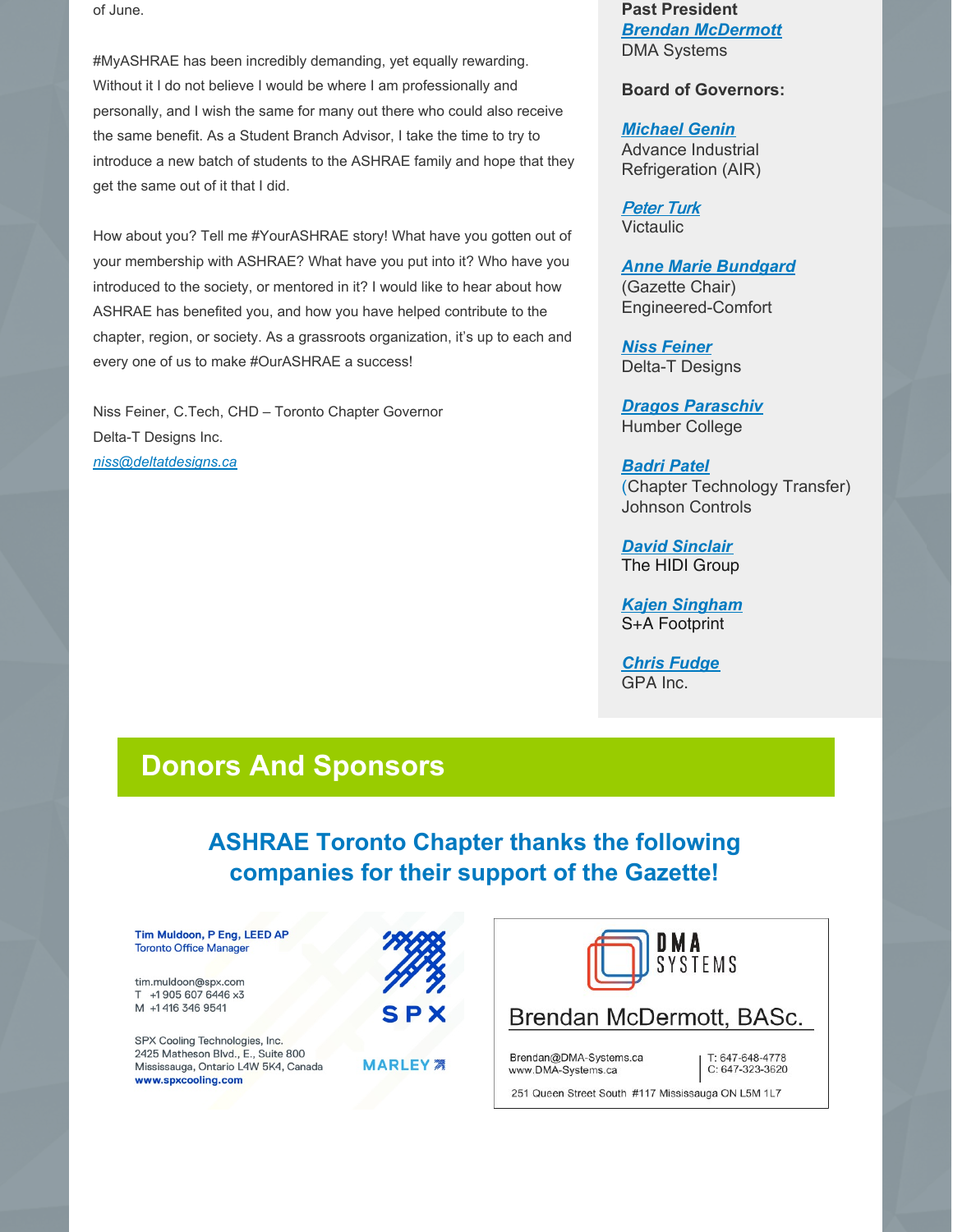



#### MICHAEL GENIN, P.Eng.

mgenin@air-eng.com +1 (647) 691-3831

55 Northfield Dr. E. Suite 363 Woterloo, ON N2K 3T6

**Modular Water Chillers** Packaged A/C Units Heat Recovery Ventilation

> www.air-eng.com Office: +1 (844) 837-3834



**Glenn Kilmer** Partner & Technical Sales www.kilmereny.com

**Applied HVAC Solutions, Service & Parts Proudly serving Ontario since 1987** 

AAON RTUs, MAUs, ERUs, AHUs, Condensing Units & Heat Pumps Condair (Nortec) Humidifiers, Evaporative Coolers & Dehumidifiers **Seresco Indoor Pool Dehumidifiers RUKS Odour Control & Duct UVC** 



Raoul Gautreau, P.Eng. Director of Business Development

150 Britannia Road East, Unit #1, Mississauga, Ontario L4Z 2A4 Toll Free:1.888.220.5551 Tel: 905.568.1661 Fax: 905.568.2839 Cell: 416.518.1819 E-mail: RJG@cgc-group.com

www.cgc-group.com



12 Bram Court, Unit 14 & 15

**Brampton, Ontario L6W-3R6** 

**SPECIALISTS For:** 

- Radiant Floor Heating
- Snow Melting
- Solar Hot Water Panels
- Chilled Ceilings
- **Hydronic Panels**
- Boilers

**Your Source for Hydronic Heating Comfort** 

**MITSUBISHI ELECTRIC Changes for the Better** 

CHRISTOPHER DESROCHES, P. Eng. Applied Product Manager **HVAC Division** 

MITSUBISHI ELECTRIC SALES CANADA INC. 4299 14th Avenue, Markham, Ontario L3R 0J2 Canada Direct: 905-475-3278 Cell: 647-273-1533<br>Main: 905-475-7728 Email: chris.desroches@mesca.ca www.MitsubishiElectric.ca







#### **Belimo Aircontrols (CAN), Inc.**

5845 Kennedy Road Mississauga, ON L4Z 2G3 Direct: +1 905-712-7921 Cell: +1 416-659-2191 Fax: +1 905-712-3124 com www.belimo.ca

**Contact Antonio Figueiredo** to post your business card here!

**SUMMARY WEBINAR - 3 MAY 2021** 

**Refrigeration 101 with Practical Examples**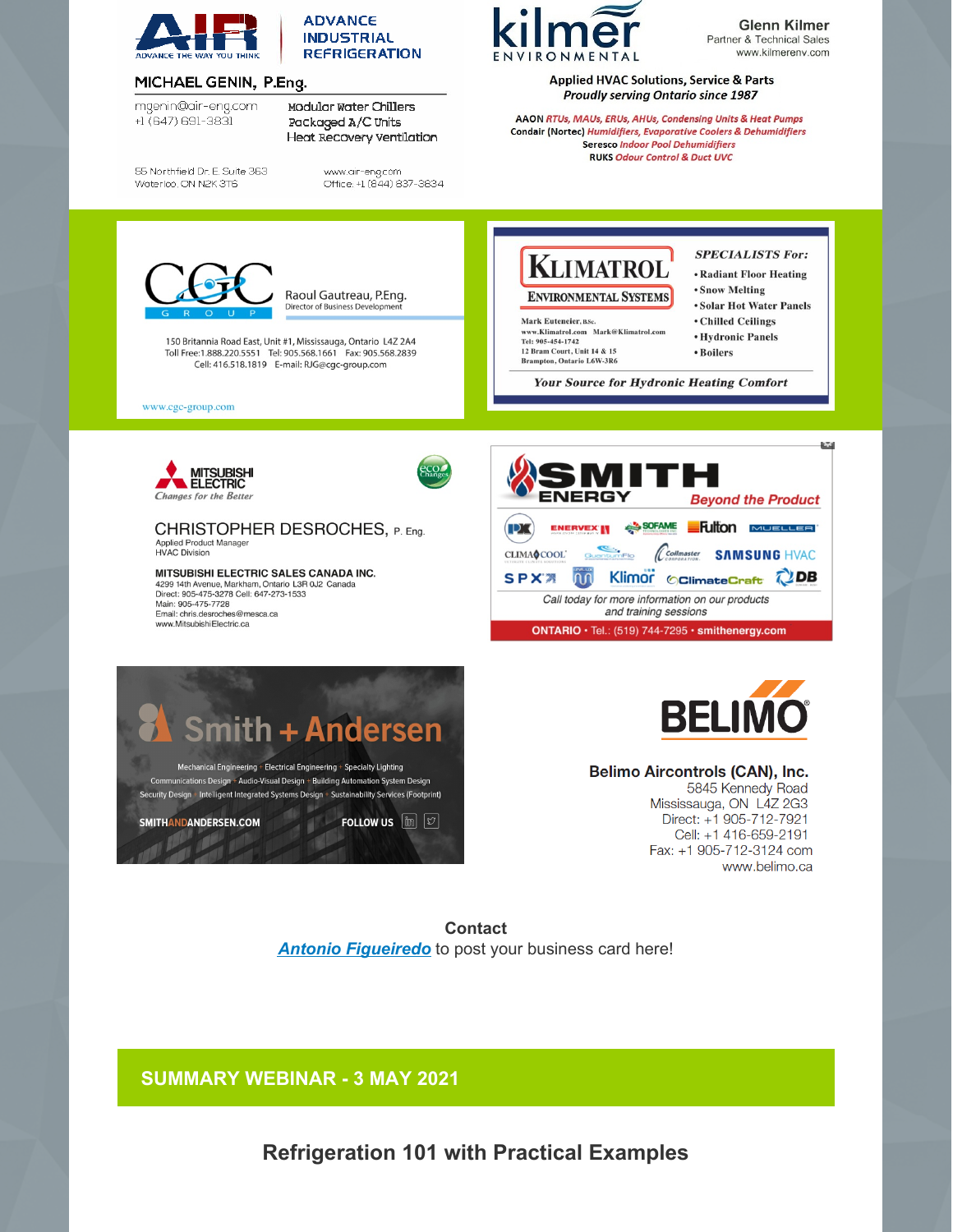

Mike Genin P. Eng. ASHRAE Toronto Chapter Board of Governors and Refrigeration Chair (2020-21)

In the May 3rd webinar, **Mike Genin, P.Eng** introduced listeners to the fundamentals of vapour-compression refrigeration. Genin reviewed the four main components of the refrigeration cycle (evaporator, compressor, condenser, expansion valve), plotting a typical refrigeration cycle on a pressure-enthalpy diagram. Vapourcompression refrigeration depends upon manipulating the operating pressure of a system so that heat absorption and rejection occur at points convenient for comfort cooling. While the technology of refrigeration is wellestablished, engineers are still working to adapt to the green refrigerants of the future. When selecting and designing for sustainable refrigerants, it is necessary to balance competing demands: a sustainable refrigerant must have a low global warming potential (GWP) while also allowing the system to run efficiently. If the refrigerant is not selected carefully, the increased energy consumption of the system will counteract any environmental benefits gained from switching to an alternative refrigerant.

Genin emphasized that a refrigerant need not be a mysterious or obscure chemical; rather, almost any substance can be a refrigerant, including water, CO<sub>2</sub>, ammonia, and propane. Genin also noted that refrigeration is a life-altering technology on par with the lightbulb, the internet, and farm mechanization, and that without refrigeration large cities as we know them could not exist.

Summary by Monica Brands Gazette Committee, ASHRAE Toronto Chapter

## **SUMMARY WEBINAR - 17 MAY 2021**

## **Fundamentals of Data Center Cooling**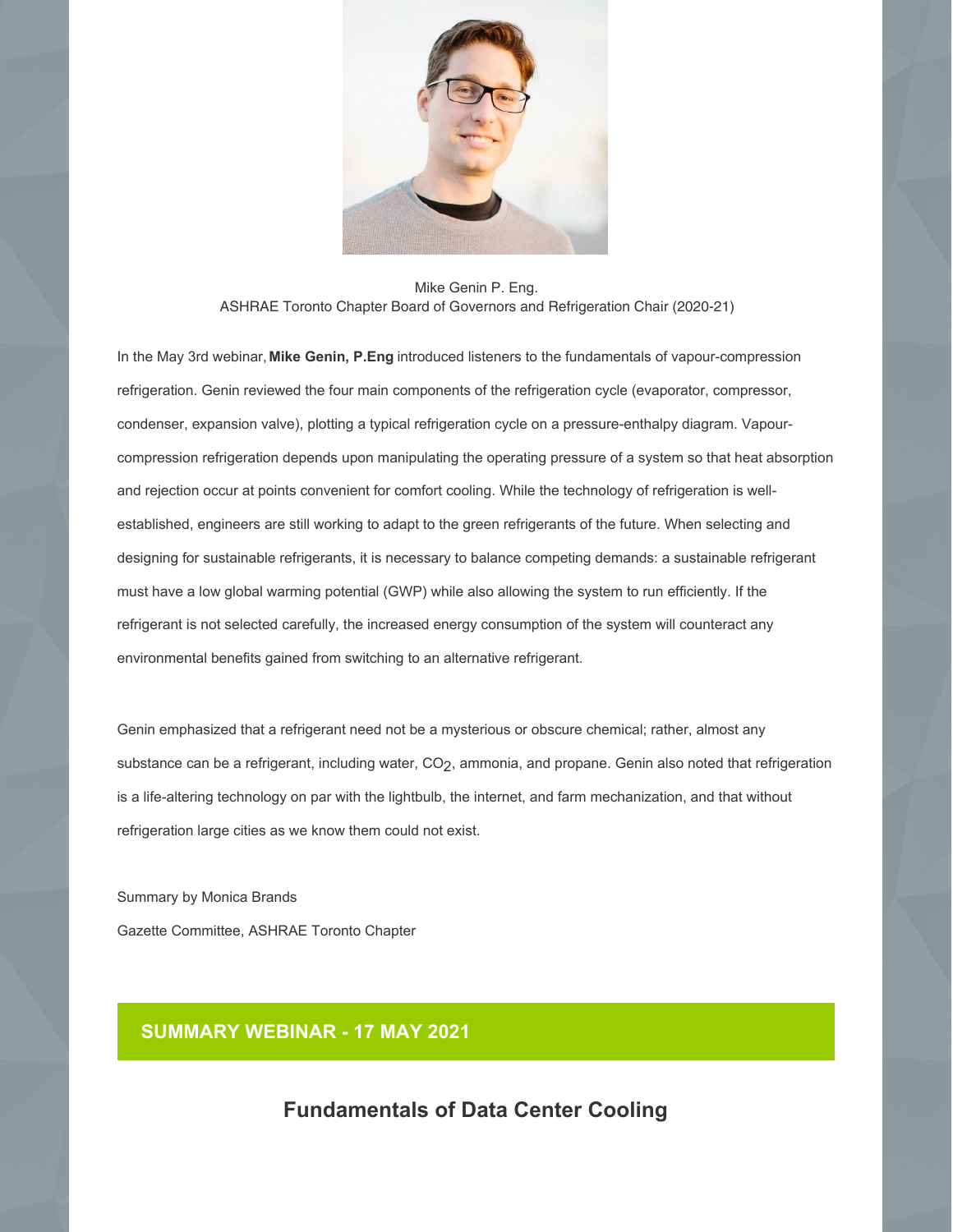

Ahmed Abdelsalam, Ph.D., P. Eng., CEM, BEMP, HBDP Senior Mechanical Engineer and CTTC Chair, ASHRAE Toronto Chapter(2020-21)

On 05/17/2021, **Ahmed Abdelsalam** gave a presentation on Fundamentals of Data Center Cooling. Data Centers are where our data over the internet are stored and are critical for the operations of many industries such as banking, social media, etc. Although there is a lot to talk about data centers, Ahmed condensed all the information in 1 hour webinar to give us summary of cooling system of data centers. From data centers layout, ASHRAE guidelines and design to key performance indicators and ongoing R&D works to improve cooling and performance were covered.

Our demand for data has increased exponentially in the last 10 years and is projected to continue to increase in the next 10 years. This also means that the energy required for cooling is also going to increase exponentially. There are many rooms and systems within data centers, but server rack room is the most important one where our data is kept. The data center requires to be operating 24x7 and cannot afford any or much downtime. Emergency diesel generators and energy storage system are employed to distribute energy via power distribution unit and maintain 24 hours operation. Many businesses based on their need push for 5 or 6 nines (99.999% or 99.9999%) availability. Cooling systems used are usually either CRAC units and chiller + cooling tower system or CRAH with chiller + cooling tower. PUE and WUE (Power and Water Usage Effectiveness) are two key performance indicators used to assess performance of data centers. A project with high WUE may not get approval in countries under water stress. The design of data centers is different from commercial and residential buildings. For example, even a 5°C change in temperature inside an hour can lead to manufacturer warranty breach and significant loss for the owner. Hence, ASHRAE developed its own guideline 90.4 standard which was released in 2016 for data center and proved to be quite popular.

Ahmed also covered air flow management within data centers and ASHRAE TC 9.9. Other efficient designs such as immersion cooling, prefabricated modular data centers, waste heat recovery, sea-cooled data centers were also shown during the webinar. A data center in Stockholm, Sweden has implemented waste heat recovery in their design and another project implemented sea-cooled technology in Helsinki, Finland.

Summary by Eshan Patil Gazette Committee, ASHRAE Toronto Chapter

#### **SOCIAL MEDIA**

Get your ASHRAE Toronto news and more, instantly on social